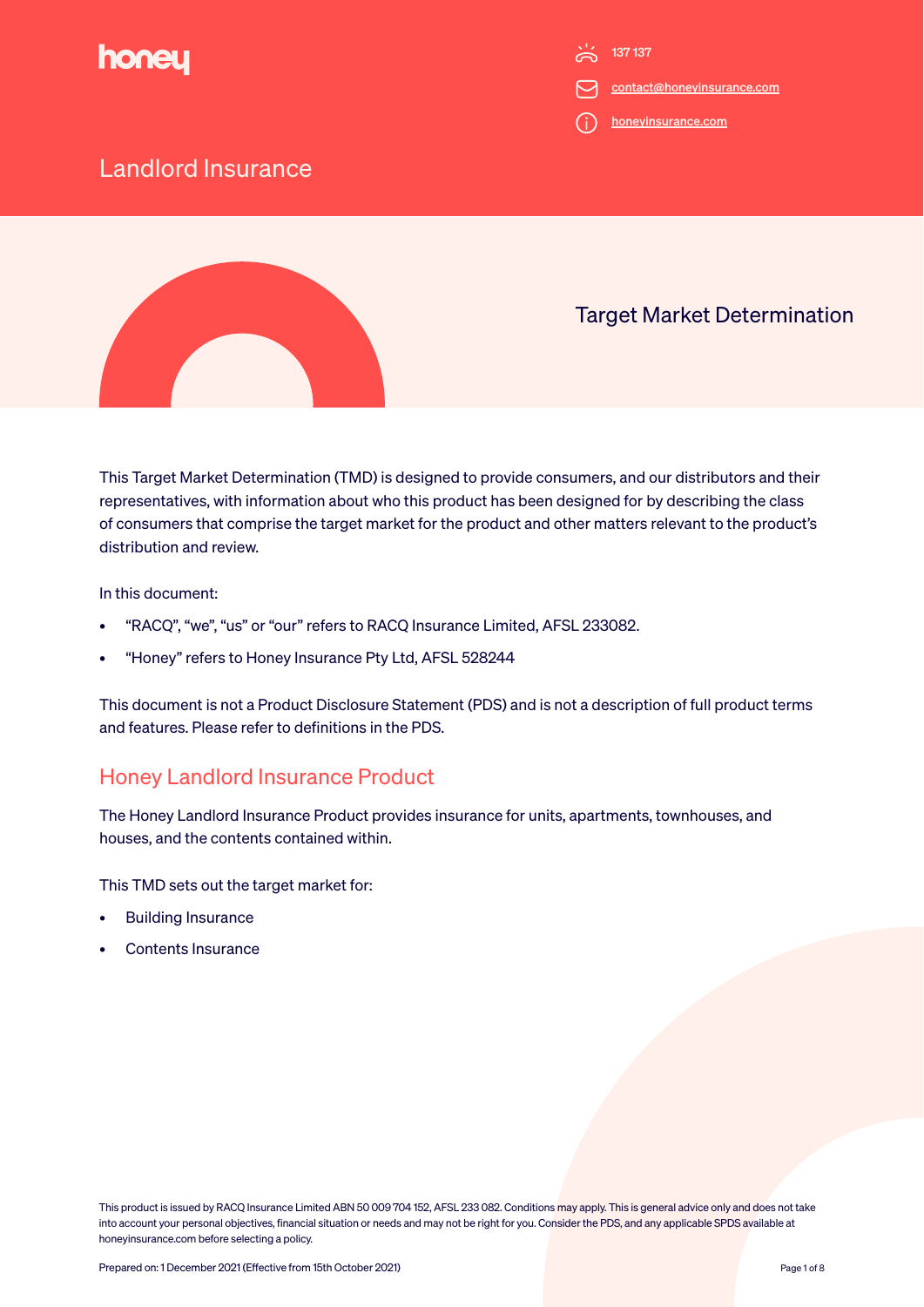

contact@honeyinsurance.com

honeyinsurance.com

# Landlord Insurance

Both target markets are set out separately in the Appendix to this statement. The likely needs and objectives of consumers in the target market for this product are likely to be met because the product provides:

- Insurance cover that can wholly or partially contribute to the repair or replacement of their rental property or contents after an incident.
- Financial protection if they are sued for an incident that causes property damage or bodily injury to another person at the insured address, for which they are liable.
- Financial protection for lost rental income related to default under a rental agreement.
- Financial support to avoid or minimise other costs that may occur when they make a claim, such as clean-up costs, demolition, lost rental income while the rental property is being rebuilt or repaired, and removal of debris (see the product descriptions in the Appendix for more examples).

### Distribution of this product

This product is distributed by our representatives only via:



We have distribution conditions in place designed to help ensure this product is only sold to consumers in the target market.

These conditions include measures such as:

- Suitability and eligibility questions on application, to determine whether the consumer meets the eligibility requirements for the product.
	- Risk-based acceptance criteria based on particular features of the consumer or the rental property or contents to be insured. Some of the key acceptance criteria include: the condition and use of the rental property or contents.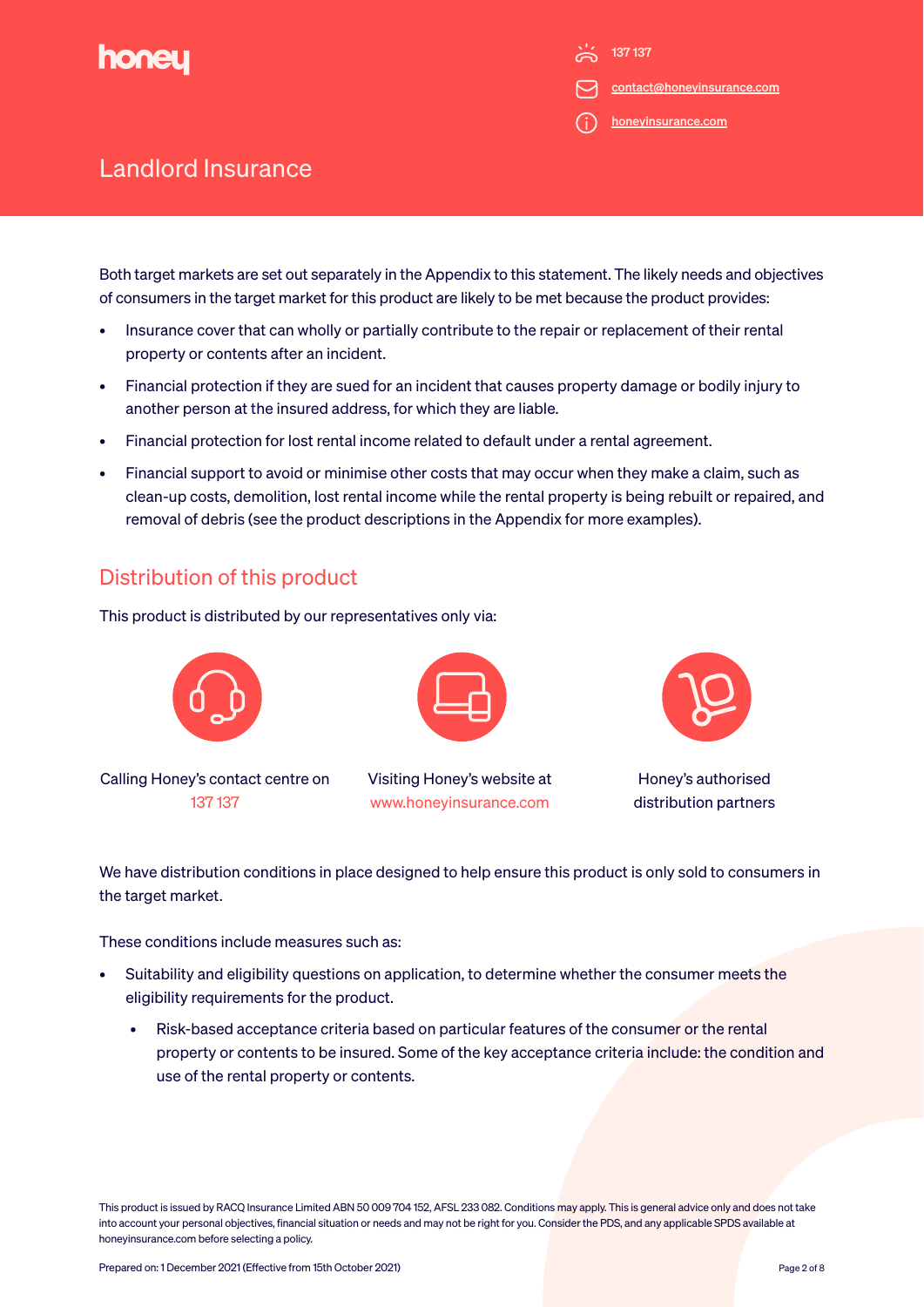

contact@honeyinsurance.com

honeyinsurance.com

## Landlord Insurance

- Production and distribution of materials that explain and document the covers that are designed for consumers in the target market.
- Analysis of review triggers and other suitability data in the formation of renewal decisions.
- Training and authorisation of representatives in our Distribution Network for this product. These representatives understand the market this product has been designed for, have been trained in the relevant acceptance criteria, and have the appropriate levels of authority.
- Systems and processes that support our suitability and eligibility assessments, and the delivery of other information relevant to the consumer's understanding of the market for the product.
- Controls on marketing and sales conduct to those outside the target market.

### Reviewing this document

We will review this TMD within 2 years from the effective date to ensure it remains appropriate. We will also review this TMD if any event or circumstances (called 'review triggers') occur that would reasonably suggest that the determination is no longer appropriate, or the product is no longer consistent with the likely objectives, financial situation and needs of consumers in the target market, such as:

- A material change occurs to the cover provided by the product,
- Our acceptance criteria changes and that impacts the suitability of the product for the target market,
- The distribution of the product changes,
- A relevant and material deficiency in the product's disclosure documentation is discovered,
- Systemic issues or complaints indicate the product is no longer suitable for the described target market,
- Distribution conditions, systematic issues or complaints indicate it is likely that consumers who acquire the product are not in the target market,
- Material and relevant reductions in our key product suitability metrics such as:
	- Customer satisfaction,
	- Product acceptance,
	- Financial performance,
	- Benefits to customers,
	- Product value and affordability.

We will review this TMD within 10 business days of the occurrence of any review trigger.

This product is issued by RACQ Insurance Limited ABN 50 009 704 152, AFSL 233 082. Conditions may apply. This is general advice only and does not take into account your personal objectives, financial situation or needs and may not be right for you. Consider the PDS, and any applicable SPDS available at honeyinsurance.com before selecting a policy.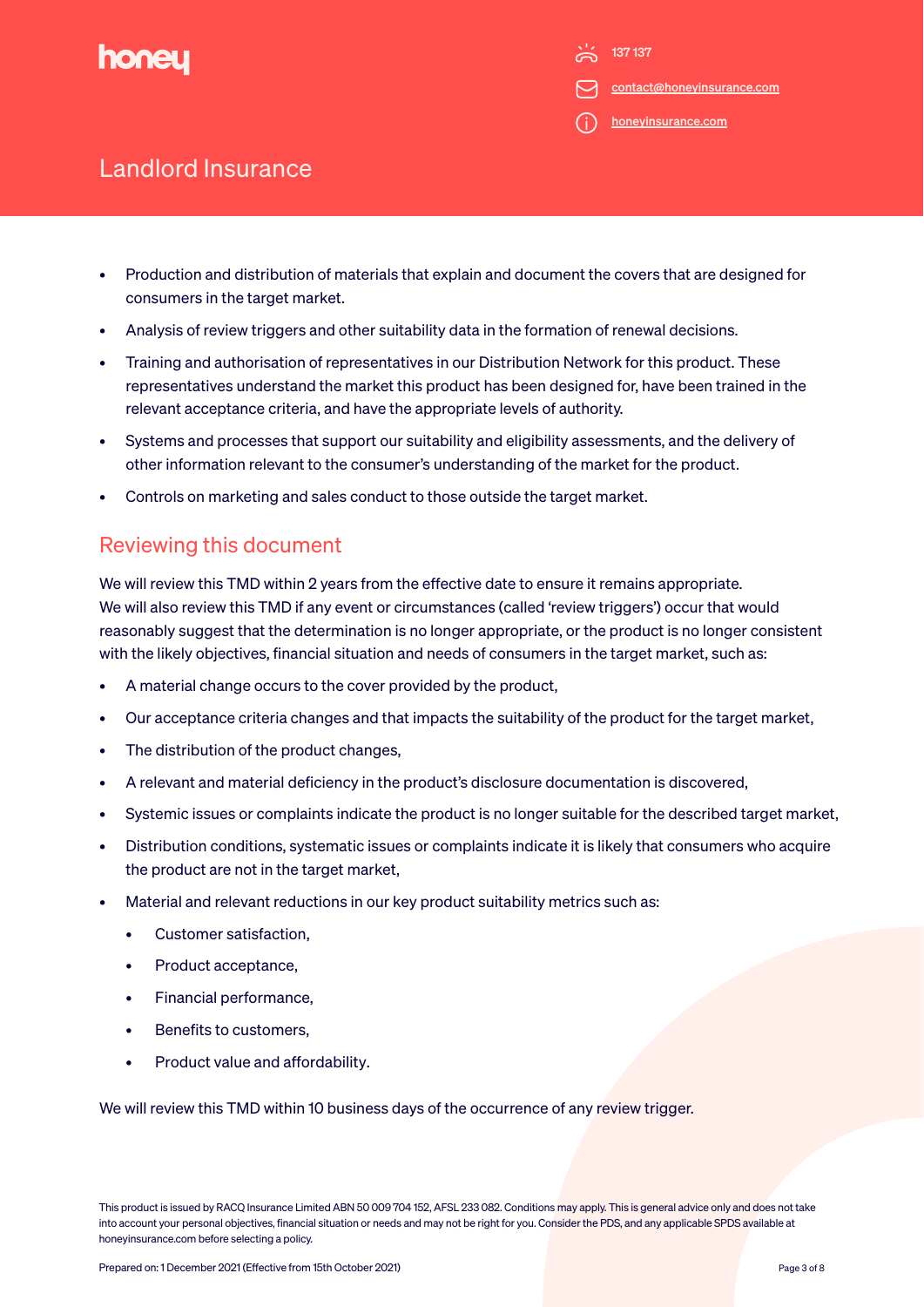

contact@honeyinsurance.com

i) honeyinsurance.com

# Landlord Insurance

### Reporting

RACQ and all distributors must record all complaints received about this product on a quarterly basis (Complaints Reporting Period). Distributors are required to provide to us written details of any complaints about the product they have received during the Complaints Reporting Period within 10 business days of the end of the period.

Our distributors are required to provide monthly incident-based reporting on key metrics (see the heading "Reviewing this document") to allow us to review this TMD.

Distributors are also required to report to RACQ if they become aware of a significant dealing in this product which is not consistent with this TMD within 10 business days of becoming aware of such dealing.

All distributors must report sales data including the number of policies issued, renewed and cancelled on a monthly basis.

### Record keeping

RACQ and its distributors will maintain records of the reasonable steps they have taken to ensure that this product is sold in a manner consistent with this TMD.

We will also prepare and maintain complete and accurate records of our decisions, and the reasons for those decisions, in relation to:

- All target market determinations for this product,
- Identifying and tracking review triggers,
- Setting review periods, and
- The matters documented in this TMD.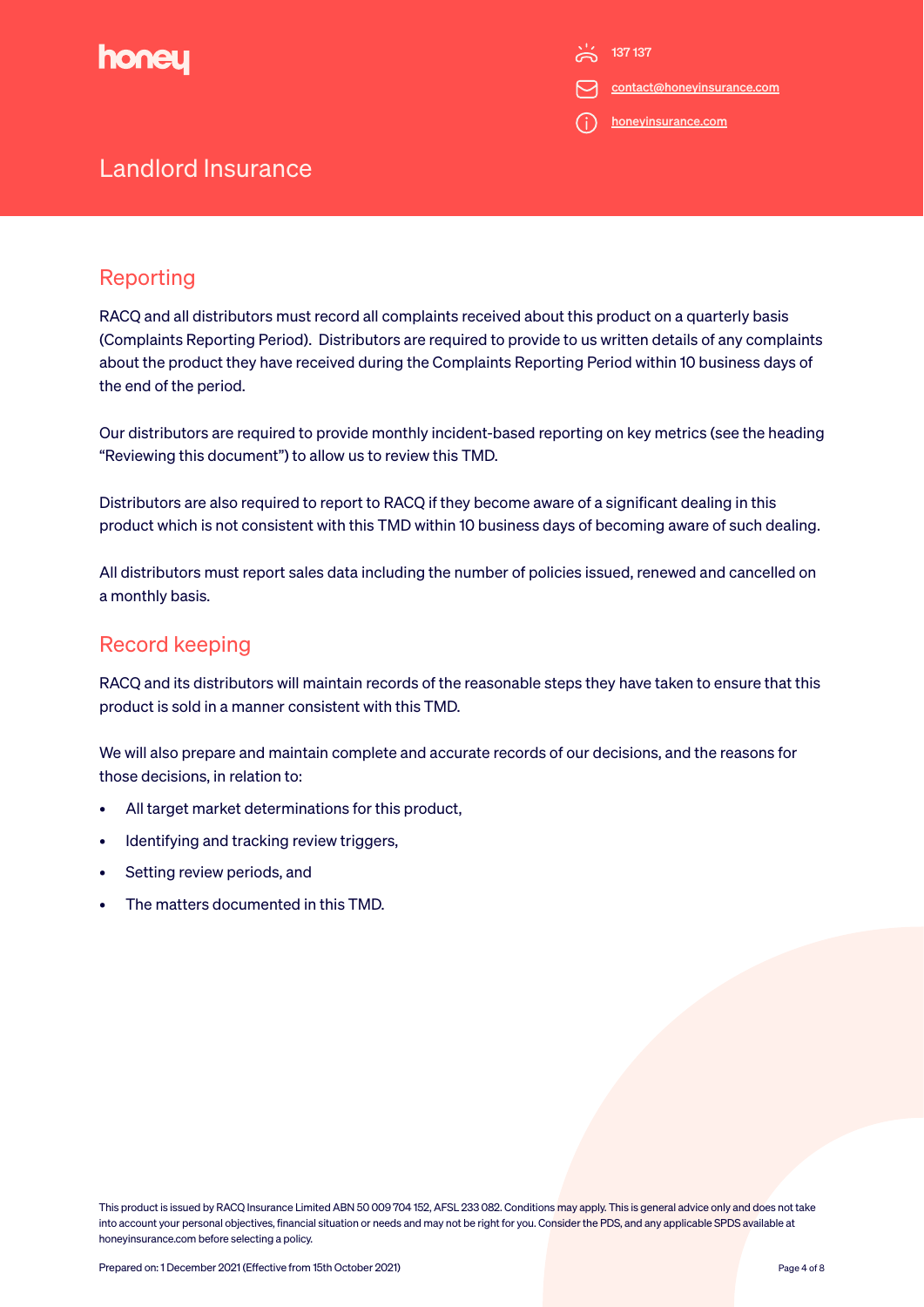

 $\frac{1}{2}$  137 137

contact@honeyinsurance.com

honeyinsurance.com

# Landlord Insurance Target Market Determination Appendix

#### Building Insurance

The Honey Building Insurance product has been designed for people who want to be covered against financial loss caused by an incident involving their rental property and are seeking an appropriate level of cover relevant to their personal circumstances.

| This product is suitable for people who:                                                                             | This product is not suitable for:                                                                  |
|----------------------------------------------------------------------------------------------------------------------|----------------------------------------------------------------------------------------------------|
| Own a residential building, and lease the<br>residential building to tenants under a<br>residential rental agreement | People who reside in the residential<br>X<br>building                                              |
| Require insurance protection for the residential<br>building and associated risks and legal liabilities              | Residential buildings outside<br>$\bm{\times}$<br>of Australia.                                    |
|                                                                                                                      | Buildings that are occupied primarily for<br>$\bm{\times}$<br>business/commercial purposes,        |
|                                                                                                                      | X<br><b>Tenants</b>                                                                                |
|                                                                                                                      | Home units that are under a Body Corporate<br>X<br>or Owners Corporation,                          |
|                                                                                                                      | People who own a transportable,<br>X<br>caravan or mobile home that require<br>landlord protection |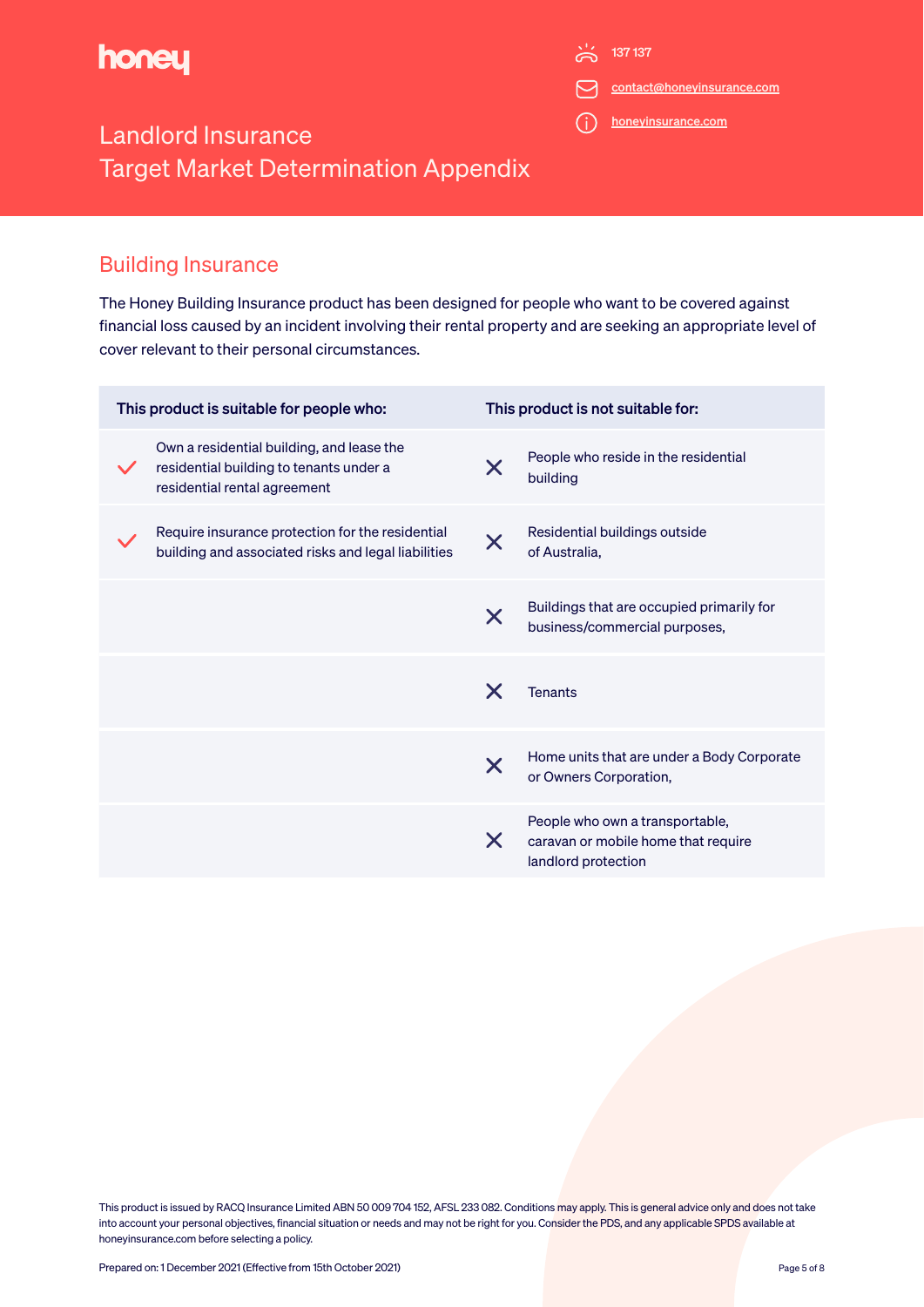

 $\sum_{137}$  137 137

contact@honeyinsurance.com

honeyinsurance.com

# Landlord Insurance Target Market Determination Appendix

### Product Description Summary

Below is a description of the key terms, features and attributes that affect whether this product is likely to be suitable for the needs of the target market. Refer to the PDS for full details of policy coverage and limits.

This product is subject to our acceptance criteria – see key examples described under the heading "Distribution of this product".

| Building Insurance - Summary of cover for loss or damage caused by the listed Insured Events                            |                                              |              |                                                                    |              |           |  |
|-------------------------------------------------------------------------------------------------------------------------|----------------------------------------------|--------------|--------------------------------------------------------------------|--------------|-----------|--|
| Limits - up to the sum insured shown on the Certificate of Insurance. General limits apply for some home items covered. |                                              |              |                                                                    |              |           |  |
| Animal damage                                                                                                           | Fire                                         | Leaks        |                                                                    | Storm        | Tsunami   |  |
| Earthquake                                                                                                              | Flood                                        | Lightning    |                                                                    | Storm surge  | Vandalism |  |
| Explosion                                                                                                               | Impact                                       | <b>Riots</b> |                                                                    | <b>Theft</b> |           |  |
| Building Insurance - summary of other benefits                                                                          |                                              |              |                                                                    |              |           |  |
| Broken glass - Up to the sum insured                                                                                    |                                              |              | Rent default - Up to \$5,000 after any bond entitlement            |              |           |  |
| Matching repairs - Up to \$500                                                                                          |                                              |              | Clean up costs - Up to 10% of the sum insured                      |              |           |  |
| Fixtures and fittings - Up to 5% of the sum insured                                                                     |                                              |              | Investigating leaks - Up to 10% of the sum insured                 |              |           |  |
| Lost Rent - Up to 12 months, up to 10% of sum insured                                                                   |                                              |              | Investigating leaks - Up to 10% of the sum insured                 |              |           |  |
| Lost Rent - Up to 12 months, up to 10% of sum insured                                                                   |                                              |              | Broken glass - Up to the sum insured                               |              |           |  |
| Design - Up to 10% of the sum insured                                                                                   |                                              |              | Locks - Up to \$1,000                                              |              |           |  |
| Legal liability - Up to \$20,000,000                                                                                    |                                              |              | Emergency services damage - Up to \$1,000                          |              |           |  |
| Lifetime guarantee on authorised repairs<br>- Up to the sum insured                                                     |                                              |              | Replacing trees, shrubs, plants & hedges<br>- Up to \$1,000        |              |           |  |
| Accidental damage, malicious damage or theft by<br>a tenant - Up to 15% of the sum insured                              |                                              |              | Demolition and removal of debris - Up to 20%<br>of the sum insured |              |           |  |
| of the sum insured                                                                                                      | Demolition and removal of debris - Up to 20% |              |                                                                    |              |           |  |
|                                                                                                                         | Building Insurance - optional benefits       |              |                                                                    |              |           |  |
|                                                                                                                         |                                              |              |                                                                    |              |           |  |

Motor burnout – Up to the sum insured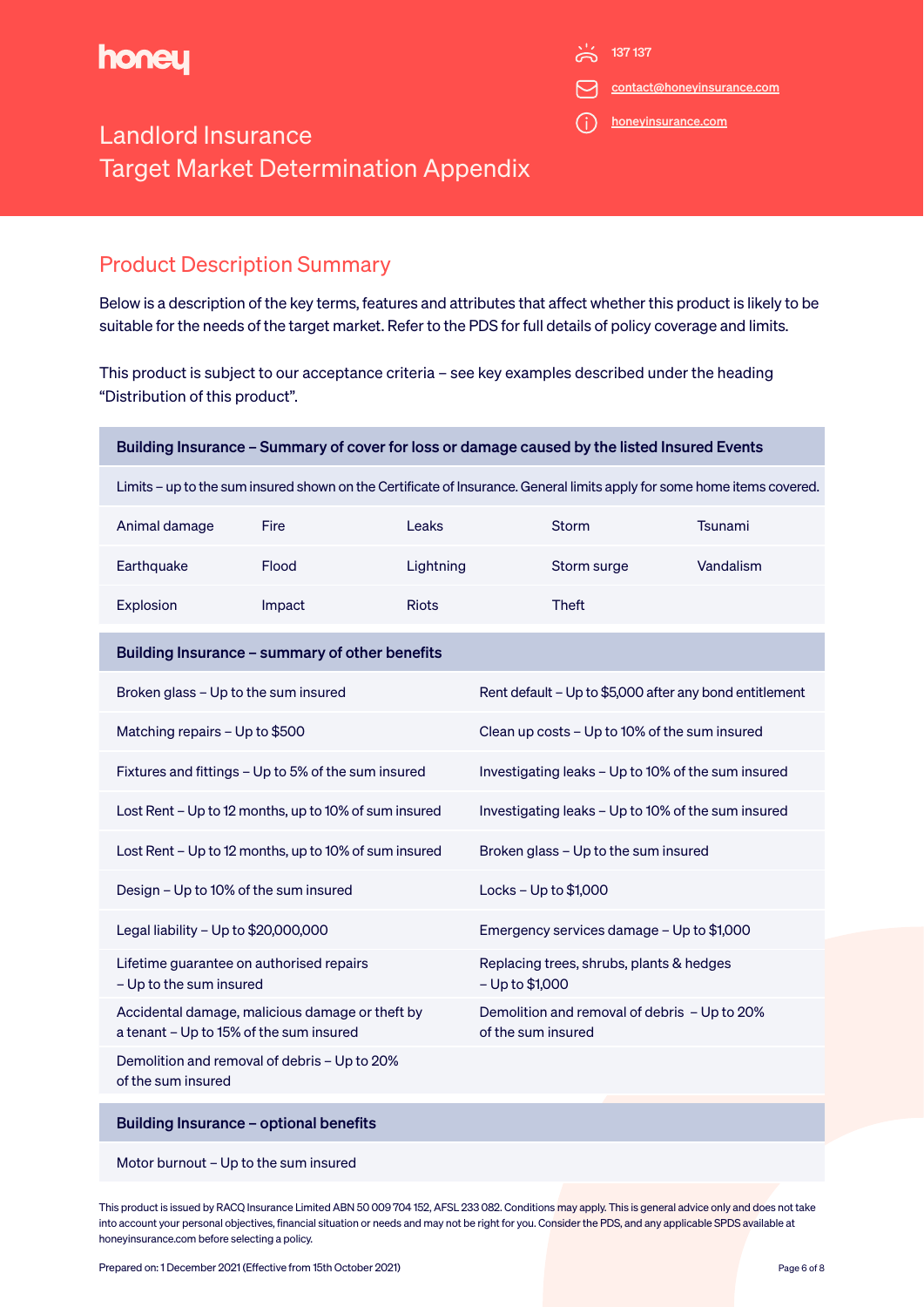

 $\frac{1}{2}$  137 137

contact@honeyinsurance.com

honeyinsurance.com

# Landlord Insurance Target Market Determination Appendix

#### Contents Insurance

The Honey Contents Insurance product has been designed for people who want to be covered against financial loss caused by an incident involving their rental contents and are seeking an appropriate level of cover relevant to their personal circumstances.

| This product is suitable for people who: |                                                                                                                                                   |               | This product is not suitable for:                                                                            |  |  |
|------------------------------------------|---------------------------------------------------------------------------------------------------------------------------------------------------|---------------|--------------------------------------------------------------------------------------------------------------|--|--|
|                                          | Own a residential building or home unit who<br>require insurance for contents at their rental<br>property.                                        |               | Contents kept outside of Australia,                                                                          |  |  |
|                                          | Require insurance protection for their contents<br>and associated risks.                                                                          | X             | Contents located at residential building<br>that is occupied primarily for business/<br>commercial purposes, |  |  |
|                                          | Own a home unit under a Body Corporate or<br>Owners Corporation and require insurance<br>protection for legal liability and fixtures and fittings | $\bm{\times}$ | People who require cover for their contents<br>within a home they reside in.                                 |  |  |
|                                          | Want the ability to select optional benefits to<br>suit their individual needs.                                                                   |               |                                                                                                              |  |  |